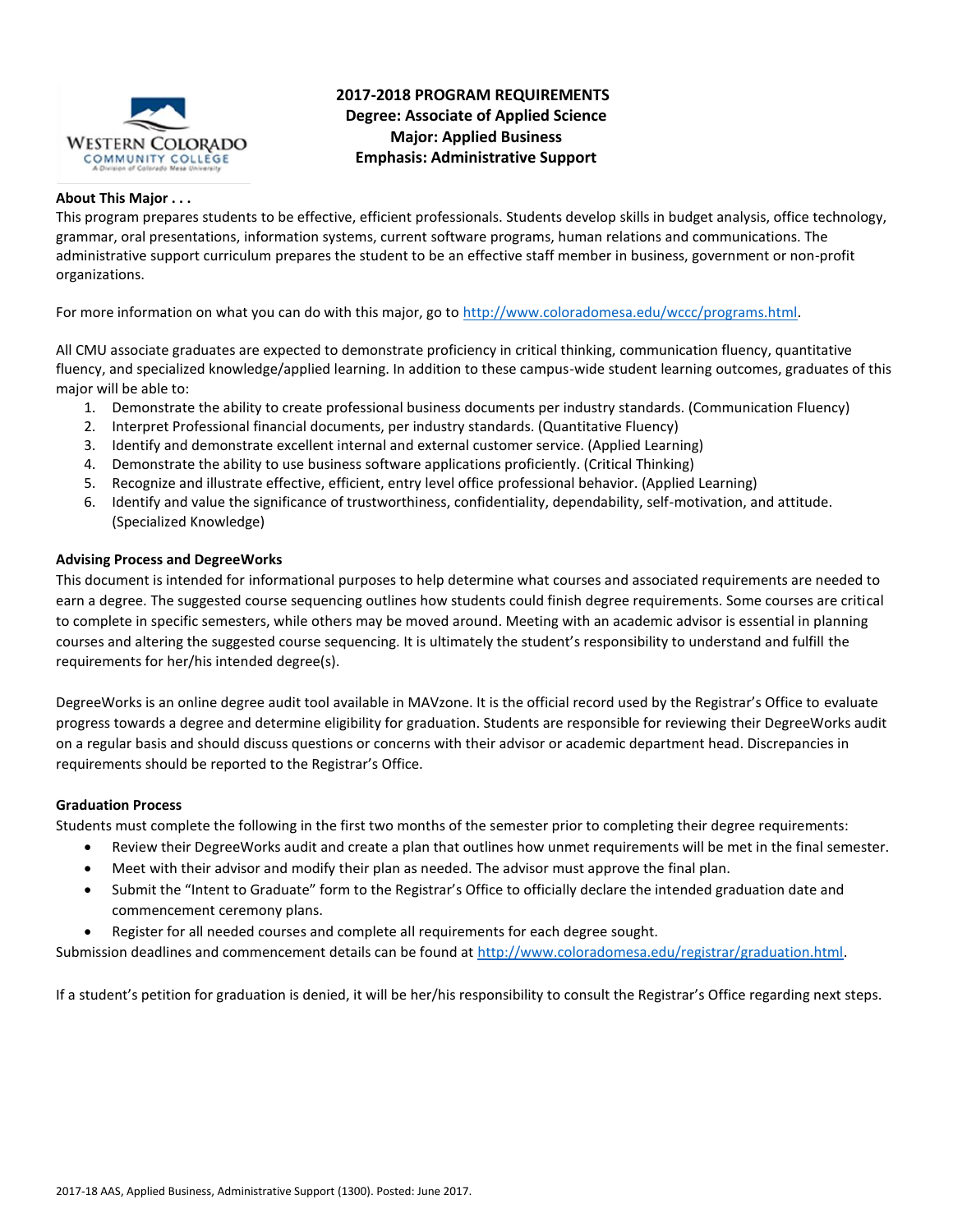# **INSTITUTIONAL DEGREE REQUIREMENTS**

The following institutional degree requirements apply to all CMU/WCCC Associate of Applied Science (AAS) degrees. Specific programs may have different requirements that must be met in addition to institutional requirements.

- 60 semester hours minimum.
- Students must complete a minimum of 15 of the final 30 semester hours of credit at CMU.
- 2.00 cumulative GPA or higher in all CMU coursework.
- A course may only be used to fulfill one requirement for each degree/certificate.
- No more than six semester hours of independent study courses can be used toward the degree.
- Non-traditional credit, such as advanced placement, credit by examination, credit for prior learning, cooperative education and internships, cannot exceed 20 semester credit hours for an AAS degree.
- Pre-collegiate courses (usually numbered below 100) cannot be used for graduation.
- Capstone exit assessment/projects (e.g., Major Field Achievement Test) requirements are identified under Program-Specific Degree Requirements.
- The Catalog Year determines which program sheet and degree requirements a student must fulfill in order to graduate. Visit with your advisor or academic department to determine which catalog year and program requirements you should follow.
- See "Requirements for Undergraduate Degrees and Certificates" in the catalog for a complete list of graduation requirements.

#### **PROGRAM-SPECIFIC DEGREE REQUIREMENTS**

- 63 semester hours total for the AAS in Applied Business, Administrative Support emphasis.
- A grade of "C" or higher must be achieved in coursework toward major content area.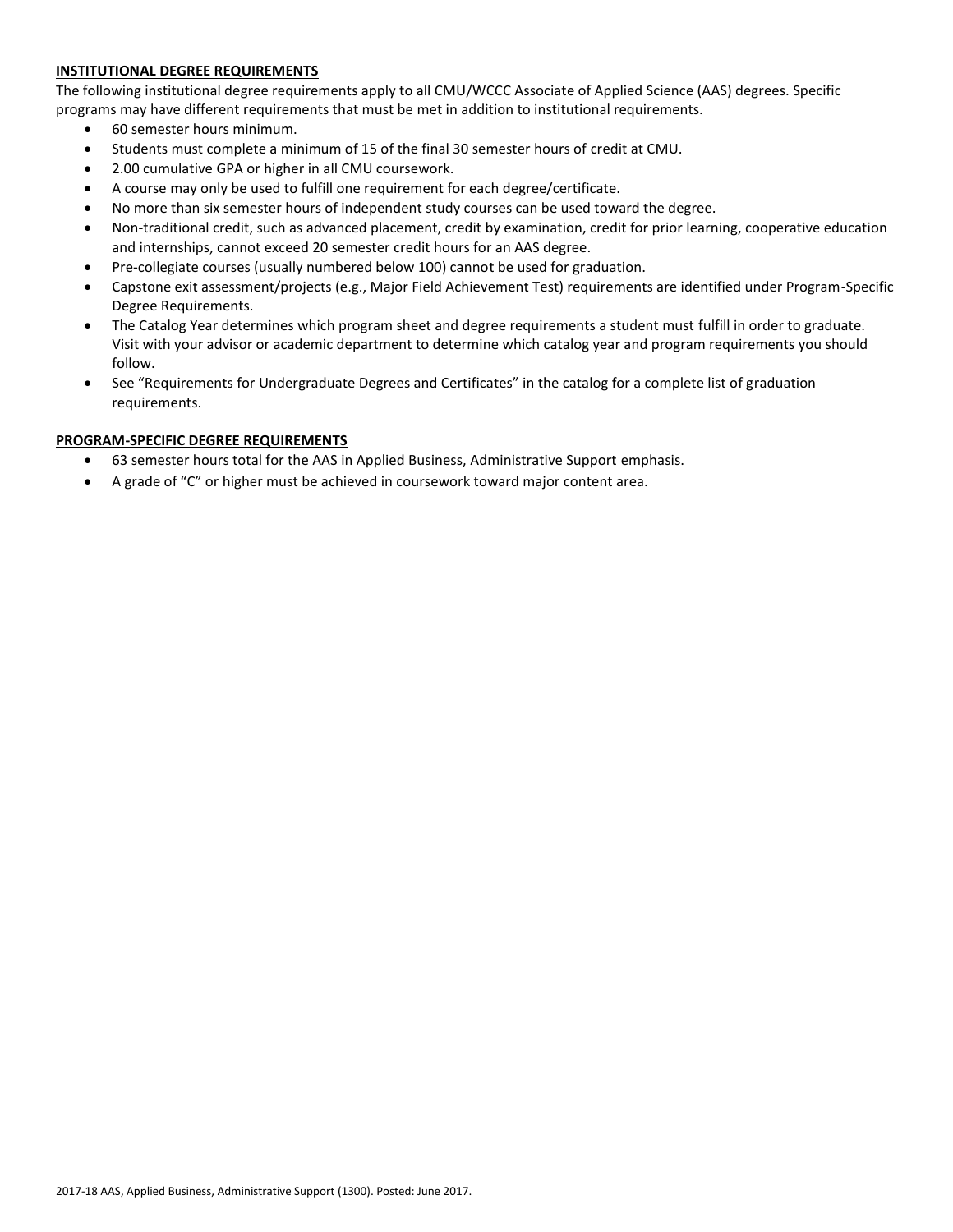## **ESSENTIAL LEARNING REQUIREMENTS** (18 semester hours)

See the current catalog for a list of courses that fulfill the requirements below. If a course is an Essential Learning option and a requirement for your major, you must use it to fulfill the major requirement and make a different selection for the Essential Learning requirement.

#### **Communication** (9 semester hours)

- $\Box$  ENGL 111 English Composition (3)
- ENGL 112 English Composition (3)
- $\square$  SPCH 101 Interpersonal Communications (3)

## **Mathematics** (3 semester hours)

□ MATH 107 - Career Math (3) or higher

### **Other Essential Learning Core Courses** (6 semester hours)

- $\square$  Select one Social and Behavioral Sciences, Natural Sciences, Fine Arts or Humanities course (3)
- $\square$  Select one Social and Behavioral Sciences, Natural Sciences, Fine Arts or Humanities course (3)

#### **OTHER LOWER-DIVISION REQUIREMENTS**

#### **Wellness Requirement** (2 semester hours)

- $\Box$  KINE 100 Health and Wellness (1)
- $\Box$  Select one Activity course (1)

#### **FOUNDATION COURSES** (20 semester hours)

- $\Box$  BUGB 101 Introduction to Business (3)
- $\Box$  BUGB 211 Business Communications (3)
- ABUS 106 Marketing Your Image (1)
- ABUS 128 Workplace Behavior (3)
- $\Box$  ABUS 156 Problem-Solving in the Business Environment (3)
- ABUS 257 Managing Office Technology I (3)
- $\Box$  TECI 142 Internet of Things (3)
- TECI 132 Introduction to IT Hardware and System Software (3)

# **AAS: APPLIED BUSINESS, ADMINISTRATIVE SUPPORT REQUIREMENTS** (21 semester hours, must complete with a grade of "C" or

# better.)

- $\Box$  ABUS 101 Budget Analysis (3)
- ABUS 116 Principles of Supervision (3)
- ABUS 145 Data Management (3)
- ABUS 155 Social Media for Business (3)
- ABUS 200 Business Rules and Regulations (3)
- ABUS 258 Managing Office Technology II (3)
- ABUS 289 Applied Business Capstone (3)